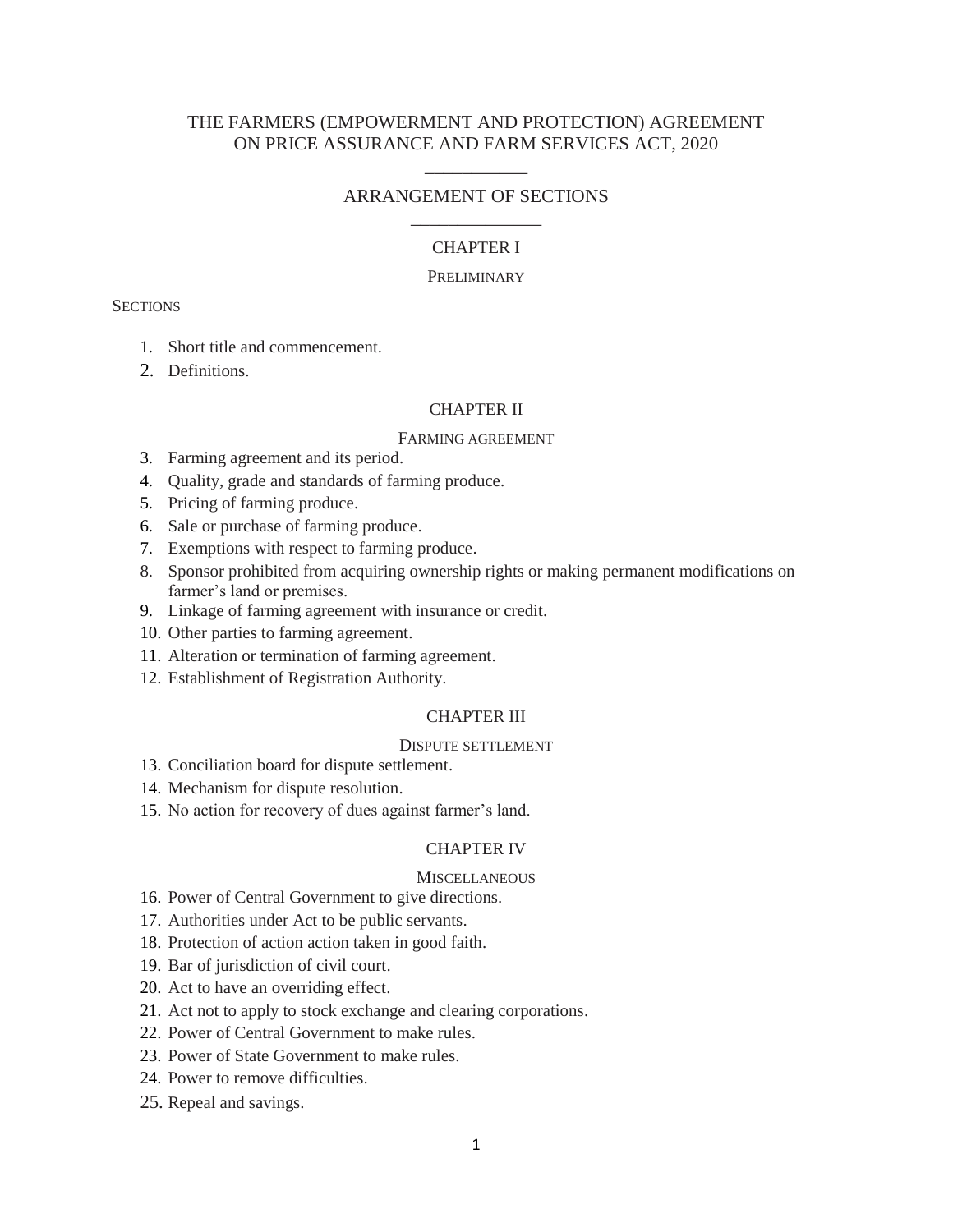# THE FARMERS (EMPOWERMENT AND PROTECTION) AGREEMENT ON PRICE ASSURANCE AND FARM SERVICES ACT, 2020 ACT NO. 20 OF 2020

[24*th September,* 2020.]

An Act to provide for a national framework on farming agreements that protects and empowers farmers to engage with agri-business firms, processors, wholesalers, exporters or large retailers for farm services and sale of future farming produce at a mutually agreed remunerative price framework in a fair and transparent manner and for matters connected therewith or incidental thereto.

BE it enacted by Parliament in the Seventy-first Year of the Republic of India as follows:—

## CHAPTER I

#### PRELIMINARY

**1. Short title and commencement.—**(*1*) This Act may be called the Farmers (Empowerment and Protection) Agreement on Price Assurance and Farm Services Act, 2020.

(*2*) It shall be deemed to have come into force on the 5th June, 2020.

**2. Definitions**.—In this Act, unless the context otherwise requires,—

(*a*) "APMC yard" means the physical premises covering Agriculture Produce Market Committee Yard, by whatever name called, established for regulating markets and trade in farming produce under any State Act;

(*b*) "company" means a company as defined in clause (*20*) of section 2 of the Companies Act, 2013(18 of 2013);

(*c*) "electronic trading and transaction platform" means a platform set up to facilitate direct and online buying and selling for conduct of trade and commerce of farming produce through a network of electronic devices and internet applications;

(*d*) "farm services" includes supply of seed, feed, fodder, agro-chemicals, machinery and technology, advice, non-chemical agro-inputs and such other inputs for farming;

(*e*) "farmer" means an individual engaged in the production of farming produce by self or by hired labour or otherwise, and includes the Farmer Producer Organisation;

(*f*) "Farmer Producer Organisation" means an association or group of farmers, by whatever name called,—

(*i*) registered under any law for the time being in force; or

(*ii*) promoted under a scheme or programme sponsored by the Central Government or the State Government;

(*g*) "farming agreement" means a written agreement entered into between a farmer and a Sponsor, or a farmer, a Sponsor and any third party, prior to the production or rearing of any farming produce of a predetermined quality, in which the Sponsor agrees to purchase such farming produce from the farmer and to provide farm services.

*Explanation*.—For the purposes of this clause, the term "farming agreement" may include—

(*i*) "trade and commerce agreement", where the ownership of commodity remains with the farmer during production and he gets and price of produce on its delivery as per the agreed terms with Sponsor;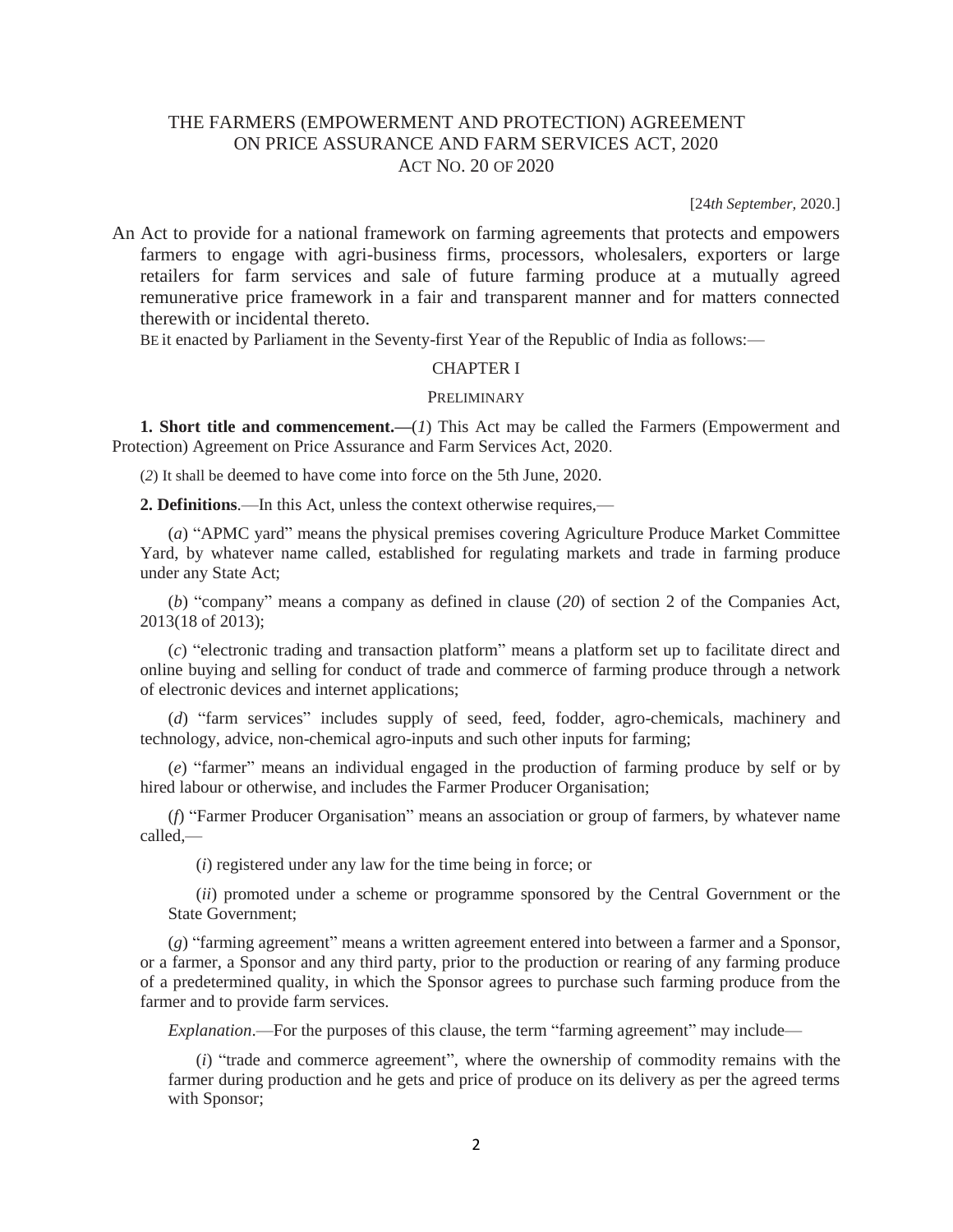(*ii*) "production agreement", where the Sponsor agrees to provide farm services, either fully or partially and to bear the risk of output, but agrees to make payment to the farmer for the services rendered by such farmer; and

(*iii*) such other agreements or a combination of agreements specified above;

(*h*) "farming produce" includes—

(*i*) foodstuffs, including edible oilseeds and oils, all kinds of cereals like wheat, rice or other coarse grains, pulses, vegetables, fruits, nuts, spices, sugarcane and products of poultry, piggery, goatery, fishery and dairy, intended for human consumption in its natural or processed form;

(*ii*) cattle fodder, including oilcakes and other concentrates;

(*iii*) raw cotton, whether ginned or unginned;

(*iv*) cotton seeds and raw jute;

(*i*) "firm" means a firm as defined in section 4 of the Indian Partnership Act, 1932 (9 of 1932);

(*j*) "force majeure" means any unforeseen external event, including flood, drought, bad weather, arthquake, epidemic outbreak of disease, insect-pests and such other events, which is unavoidable and beyond the control of parties entering into a farming agreement;

(*k*) "notification" means a notification published by the Central Government or the State Government, as the case may be, in the Official Gazette and the expression "notified" shall be construed accordingly;

(*l*) "person" includes—

(*i*) an individual;

(*ii*) a partnership firm;

(*iii*) a company;

(*iv*) a limited liability partnership;

(*v*) a co-operative society;

(*vi*) a society; or

(*vii*) any association or body of persons duly incorporated or recognised as a group under any ongoing programmes of the Central Government or the State Government;

(*m*) "prescribed" means prescribed by rules made under this Act;

(*n*) "Registration Authority" means an authority notified as such by the State Government under section 12:

(*o*) "Sponsor" means a person who has entered into a farming agreement with the farmer to purchase a farming produce;

(*p*) "State" includes Union territory.

#### CHAPTER II

### FARMING AGREEMENT

**3. Farming agreement and its period.**—(*1*) A farmer may enter into a written farming agreement in respect of any farming produce and such agreement may provide for—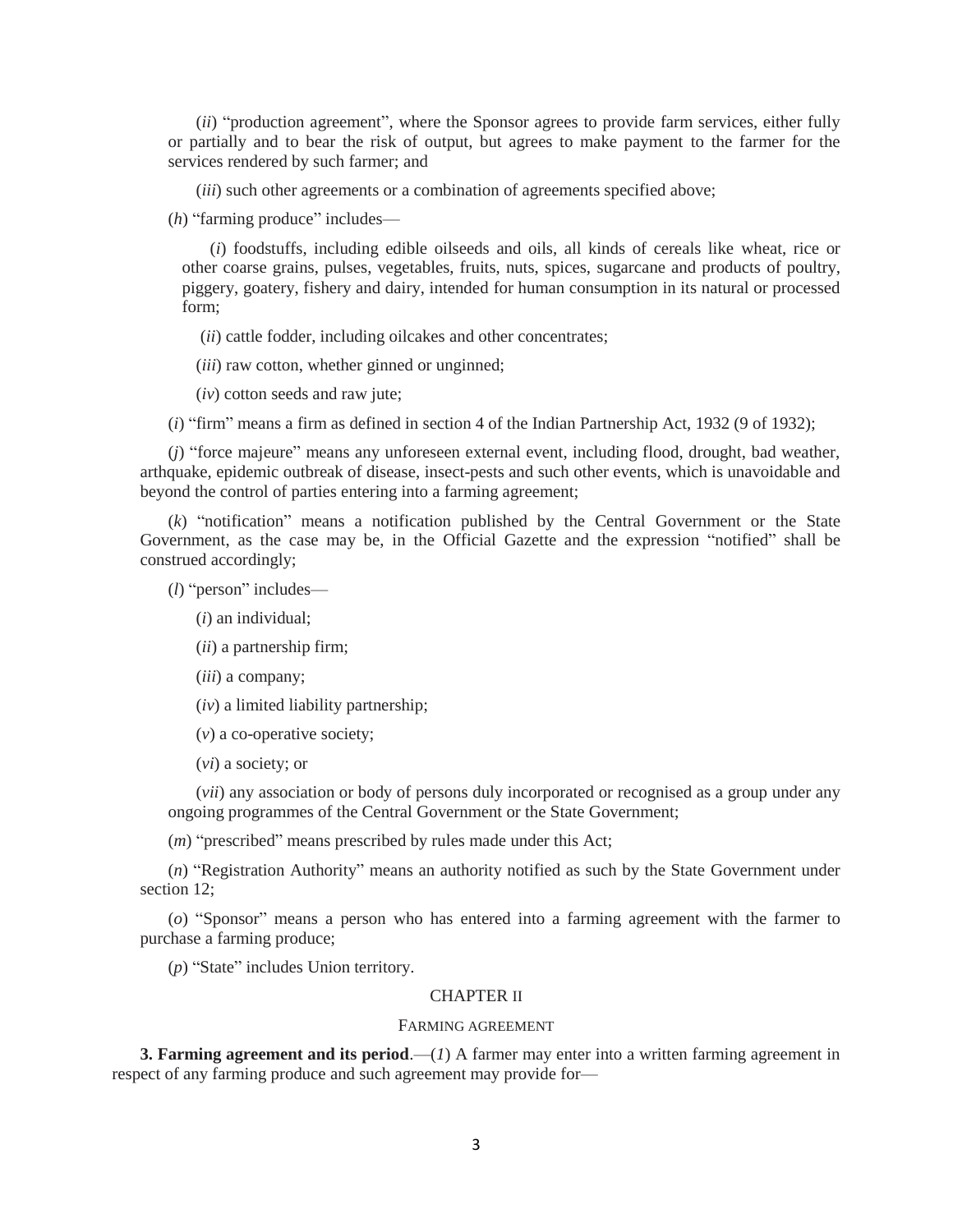(*a*) the terms and conditions for supply of such produce, including the time of supply, quality, grade, standards, price and such other matters; and

(*b*) the terms related to supply of farm services:

Provided that the responsibility for compliance of any legal requirement for providing such farm services shall be with the Sponsor or the farm service provider, as the case may be.

(*2*) No farming agreement shall be entered into by a farmer under this section in derogation of any rights of a share cropper.

*Explanation*.—For the purposes of this sub-section, the term "share cropper" means a tiller or occupier of a farm land who formally or informally agrees to give fixed share of crop or to pay fixed amount to the land owner for growing or rearing of farming produce.

(*3*) The minimum period of the farming agreement shall be for one crop season or one production cycle of livestock, as the case may be, and the maximum period shall be five years:

Provided that where the production cycle of any farming produce is longer and may go beyond five years, in such case, the maximum period of farming agreement may be mutually decided by the farmer and the Sponsor and explicitly mentioned in the farming agreement.

(*4*) For the purposes of facilitating farmers to enter into written farming agreements, the Central Government may issue necessary guidelines along with model farming agreements, in such manner, as it deems fit.

**4. Quality, grade and standards of farming produce.—**(*1*) The parties entering into a farming agreement may identify and require as a condition for the performance of such agreement compliance with mutually acceptable quality, grade and standards of a farming produce.

(*2*) For the purposes of sub-section (*1*), the parties may adopt the quality, grade and standards—

(*a*) which are compatible with agronomic practices, agro-climate and such other factors; or

(*b*) formulated by any agency of the Central Government or the State Government, or any agency authorised by such Government for this purpose,

and explicitly mention such quality, grade and standards in the farming agreement.

(*3*) The quality, grade and standards for pesticide residue, food safety standards, good farming practices and labour and social development standards may also be adopted in the farming agreement.

(*4*) The parties entering into a farming agreement may require as a condition that such mutually acceptable quality, grade and standards shall be monitored and certified during the process of cultivation or rearing, or at the time of delivery, by third party qualified assayers to ensure impartiality and fairness.

**5. Pricing of farming produce.—**The price to be paid for the purchase of a farming produce may be determined and mentioned in the farming agreement itself, and in case, such price is subject to variation, then, such agreement shall explicitly provide for—

(*a*) a guaranteed price to be paid for such produce;

(*b*) a clear price reference for any additional amount over and above the guaranteed price, including bonus or premium, to ensure best value to the farmer and such price reference may be linked to the prevailing prices in specified APMC yard or electronic trading and transaction platform or any other suitable benchmark prices:

Provided that the method of determining such price or guaranteed price or additional amount shall be annexed to the farming agreement.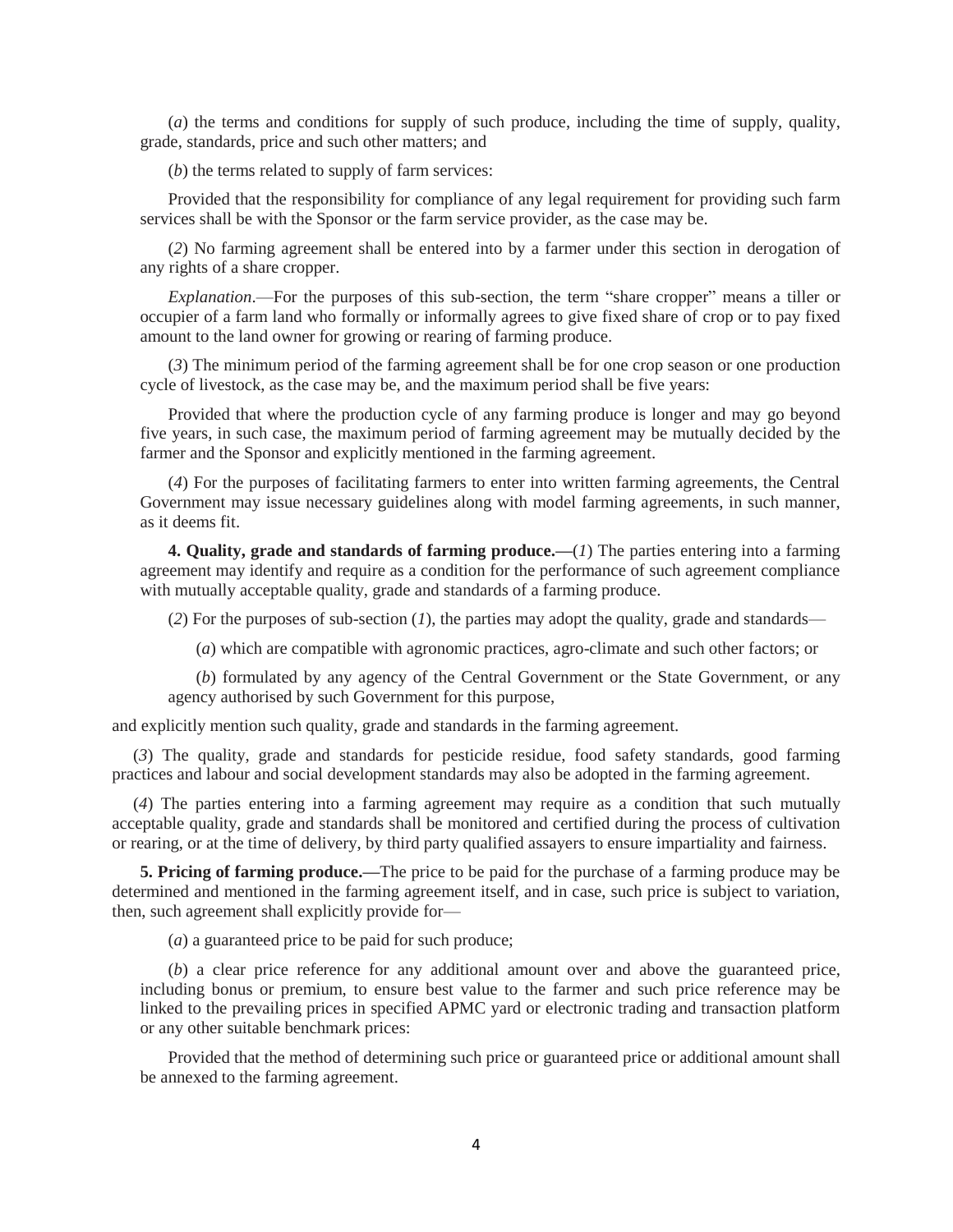**6. Sale or purchase of farming produce.—**(*1*) Where, under a farming agreement, the delivery of any farming produce is to be—

(*a*) taken by the Sponsor at the farm gate, he shall take such delivery within the agreed time;

(*b*) effected by the farmer, it shall be the responsibility of the Sponsor to ensure that all preparations for the timely acceptance of such delivery have been made.

(*2*) The Sponsor may, before accepting the delivery of any farming produce, inspect the quality or any other feature of such produce as specified in the farming agreement, otherwise, he shall be deemed to have inspected the produce and shall have no right to retract from acceptance of such produce at the time of its delivery or thereafter.

(*3*) The Sponsor shall,—

(*a*) where the farming agreement relates to seed production, make payment of not less than twothird of agreed amount at the time of delivery and the remaining amount after due certification, but not later than thirty days of delivery;

(*b*) in other cases, make payment of agreed amount at the time of accepting the delivery of farming produce and issue a receipt slip with details of the sale proceeds.

(*4*) The State Government may prescribe the mode and manner in which payment shall be made to the farmer under sub-section (*3*).

**7. Exemptions with respect to farming produce.—**(*1*) Where a farming agreement has been entered into in respect of any farming produce under this Act, such produce shall be exempt from the application of any State Act, by whatever name called, established for the purpose of regulation of sale and purchase of such farming produce.

(*2*) Notwithstanding anything contained in the Essential Commodities Act, 1955 (10 of 1955) or in any control order issued thereunder or in any other law for the time being in force, any obligation related to stock limit shall not be applicable to such quantities of farming produce as are purchased under a farming agreement entered into in accordance with the provisions of this Act.

## **8. Sponsor prohibited from acquiring ownership rights or making permanent modifications on**

**farmer's land or premises.—**No farming agreement shall be entered into for the purpose of—

(*a*) any transfer, including sale, lease and mortgage of the land or premises of the farmer; or

(*b*) raising any permanent structure or making any modification on the land or premises of the farmer, unless the Sponsor agrees to remove such structure or to restore the land to its original condition, at his cost, on the conclusion of the agreement or expiry of the agreement period, as the case may be:

Provided that where such structure is not removed as agreed by the Sponsor, the ownership of such structure shall vest with the farmer after conclusion of the agreement or expiry of the agreement period, as the case may be.

**9. Linkage of farming agreement with insurance or credit.—**A farming agreement may be linked with insurance or credit instrument under any scheme of the Central Government or the State Government or any financial service provider to ensure risk mitigation and flow of credit to farmer or Sponsor or both.

**10. Other parties to farming agreement.—** Save as otherwise provided in this Act, an aggregator or farm service provider may become a party to the farming agreement and in such case, the role and services of such aggregator or farm service provider shall be explicitly mentioned in such farming agreement.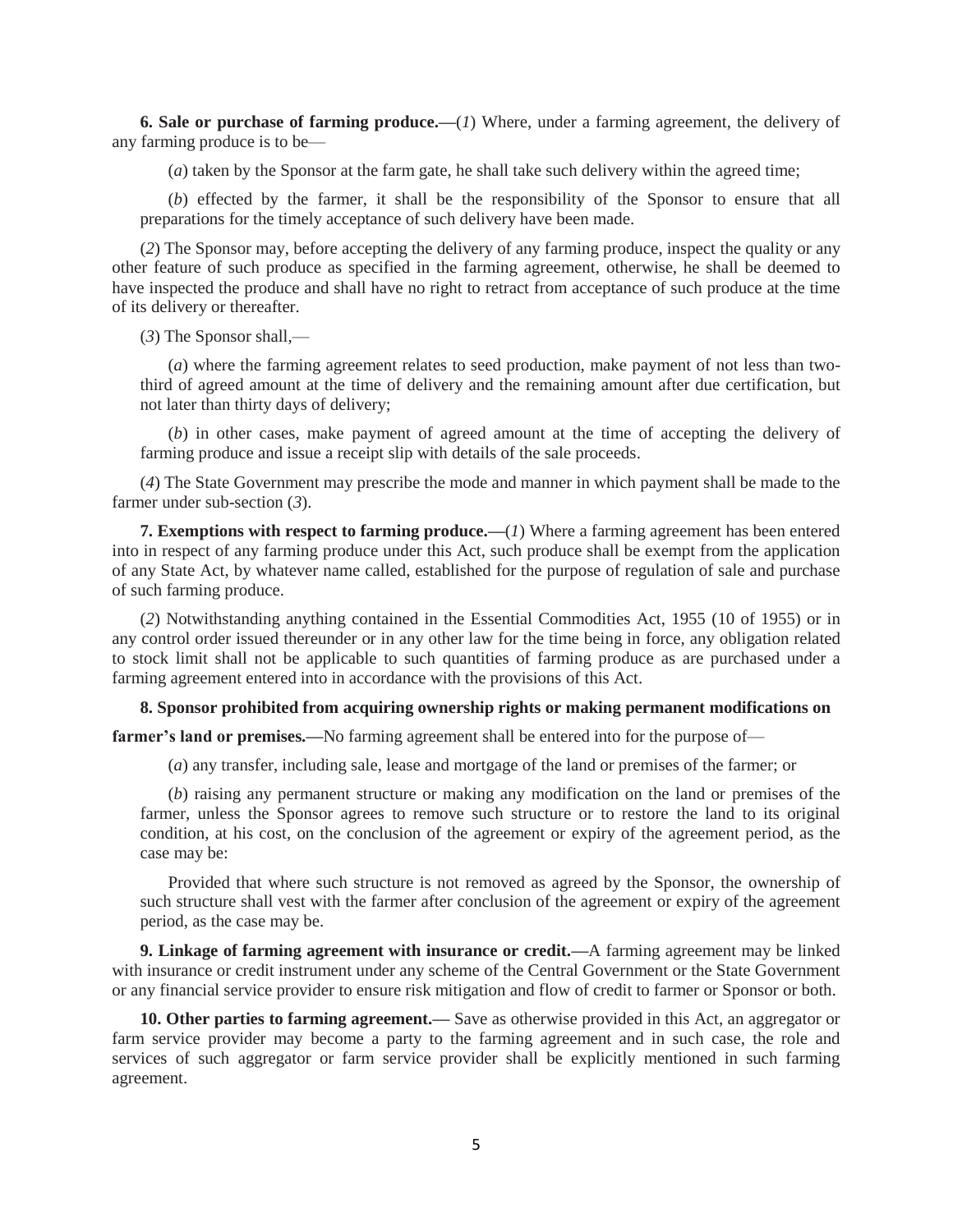*Explanation*.—For the purposes of this section,—

(*i*) "aggregator" means any person, including a Farmer Producer Organisation, who acts as an intermediary between a farmer or a group of farmers and a Sponsor and provides aggregation related services to both farmers and Sponsor;

(*ii*) "farm service provider" means any person who provides farm services.

**11. Alteration or termination of farming agreement.—**At any time after entering into a farming agreement, the parties to such agreement may, with mutual consent, alter or terminate such agreement for any reasonable cause.

**12. Establishment of Registration Authority.—**(*1*) A State Government may notify a Registration Authority to provide for electronic registry for that State that provides facilitative framework for registration of farming agreements.

(*2*) The constitution, composition, powers and functions of the Registration Authority and the procedure for registration shall be such as may be prescribed by the State Government.

### CHAPTER III

## DISPUTE SETTLEMENT

**13. Conciliation board for dispute settlement.—(***1***) Every farming agreement shall explicitly** provide for a conciliation process and formation of a conciliation board consisting of representatives of parties to the agreement:

Provided that representation of parties in such conciliation board shall be fair and balanced.

(*2*) A dispute arising from any farming agreement shall be first referred to the conciliation board formed as per the provisions of the farming agreement and every endeavour shall be made by such board to bring about settlement of such dispute.

(*3*) Where, in respect of any dispute, a settlement is arrived during the course of conciliation proceeding, a memorandum of settlement shall be drawn accordingly and signed by the parties to such dispute and such settlement shall be binding on the parties.

**14. Mechanism for dispute resolution.—(***1*) Where, the farming agreement does not provide for conciliation process as required under sub-section (*1*) of section 13, or the parties to the farming agreement fail to settle their dispute under that section within a period of thirty days, then, any such party may approach the concerned Sub-Divisional Magistrate who shall be the Sub-Divisional Authority for deciding the disputes under farming agreements.

(2) On receipt of a dispute under sub-section  $(I)$ , the Sub-Divisional Authority may, if—

(*a*) the farming agreement did not provide for conciliation process, constitute a conciliation board for bringing about settlement of such dispute; or

(*b*) the parties failed to settle their dispute through conciliation process, decide the dispute in a summary manner within thirty days from the date of receipt of such dispute, after giving the parties a reasonable opportunity of being heard and pass an order for recovery of the amount under dispute, with such penalty and interest, as it deems fit, subject to the following conditions, namely:—

(*i*) where the Sponsor fails to make payment of the amount due to the farmer, such penalty may extend to one and half times the amount due;

(*ii*) where the order is against the farmer for recovery of the amount due to the Sponsor on account of any advance payment or cost of inputs, as per terms of farming agreement, such amount shall not exceed the actual cost incurred by the Sponsor;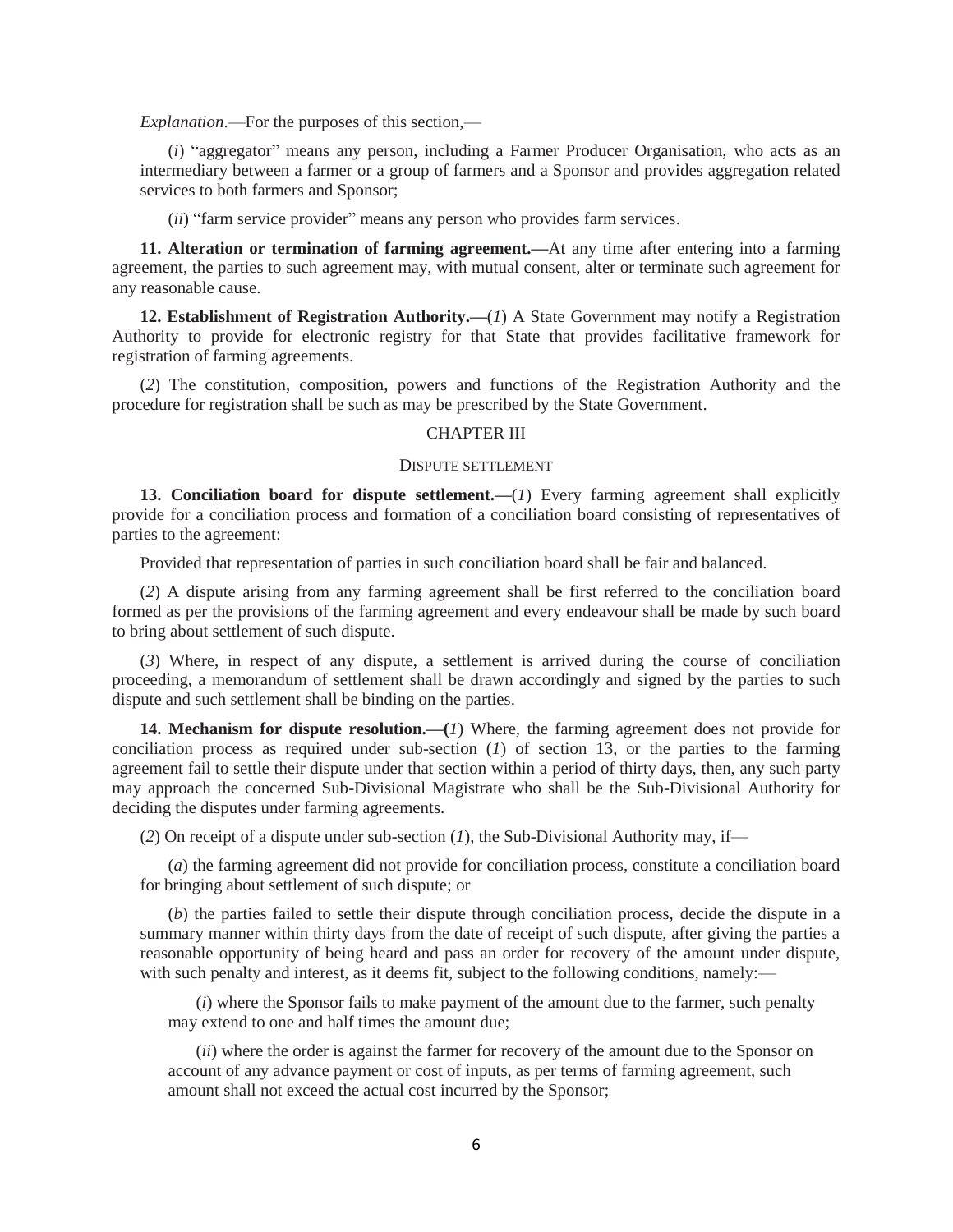(*iii*) where the farming agreement in dispute is in contravention of the provisions of this Act, or default by the farmer is due to force majeure, then, no order for recovery of amount shall be passed against the farmer.

(*3*) Every order passed by the Sub-Divisional Authority under this section shall have same force as a decree of a civil court and be enforceable in the same manner as that of a decree under the Code of Civil Procedure, 1908 (5 of 1908), unless an appeal is preferred under sub-section (*4*).

(*4*) Any party aggrieved by the order of the Sub-Divisional Authority may prefer an appeal to the Appellate Authority, which shall be presided over by the Collector or Additional Collector nominated by the Collector, within thirty days from the date of such order.

(*5*) The Appellate Authority shall dispose of the appeal within thirty days.

(*6*) Every order passed by the Appellant Authority under this section shall have same force as a decree of a civil court and be enforceable in the same manner as that of a decree under the Code of Civil Procedure, 1908 (5 of 1908).

(*7*) The amount payable under any order passed by the Sub-Divisional Authority or the Appellant Authority, as the case may be, may be recovered as arrears of land revenue.

(*8*) The Sub-Divisional Authority or the Appellate Authority shall, while deciding disputes under this section, have all the powers of a civil court for the purposes of taking evidence on oath, enforcing the attendance of witnesses, compelling the discovery and production of documents and material objects and for such other purposes as may be prescribed by the Central Government.

(*9*) The manner and procedure for filing a petition or an application before the Sub-Divisional Authority and an appeal before the Appellate Authority shall be such as may be prescribed by the Central Government.

**15. No action for recovery of dues against farmer's land.—**Notwithstanding anything contained in section 14, no action for recovery of any amount due in pursuance of an order passed under that section, shall be initiated against the agricultural land of the farmer.

### CHAPTER IV

#### **MISCELLANEOUS**

**16. Power of Central Government to give directions.—**The Central Government may, from time to time, give such directions, as it may consider necessary, to the State Governments for effective implementation of the provisions of this Act and the State Governments shall comply with such directions.

**17. Authorities under Act to be public servants**.—All authorities, including Registration Authority, Sub-Divisional Authority and Appellate Authority, constituted or prescribed under this Act, shall be deemed to be public servants within the meaning of section 21 of the Indian Penal Code (45 of 1860).

**18. Protection of action action taken in good faith.—**No suit, prosecution or other legal proceeding shall lie against the Central Government, the State Government, the Registration Authority, the Sub-Divisional Authority, the Appellate Authority or any other person for anything which is in good faith done or intended to be done under the provisions of this Act or any rule made thereunder.

**19. Bar of jurisdiction of civil court.—**No civil Court shall have jurisdiction to entertain any suit or proceedings in respect of any dispute which a Sub-Divisional Authority or the Appellate Authority is empowered by or under this Act to decide and no injunction shall be granted by any court or other authority in respect of any action taken or to be taken in pursuance of any power conferred by or under this Act or any rules made thereunder.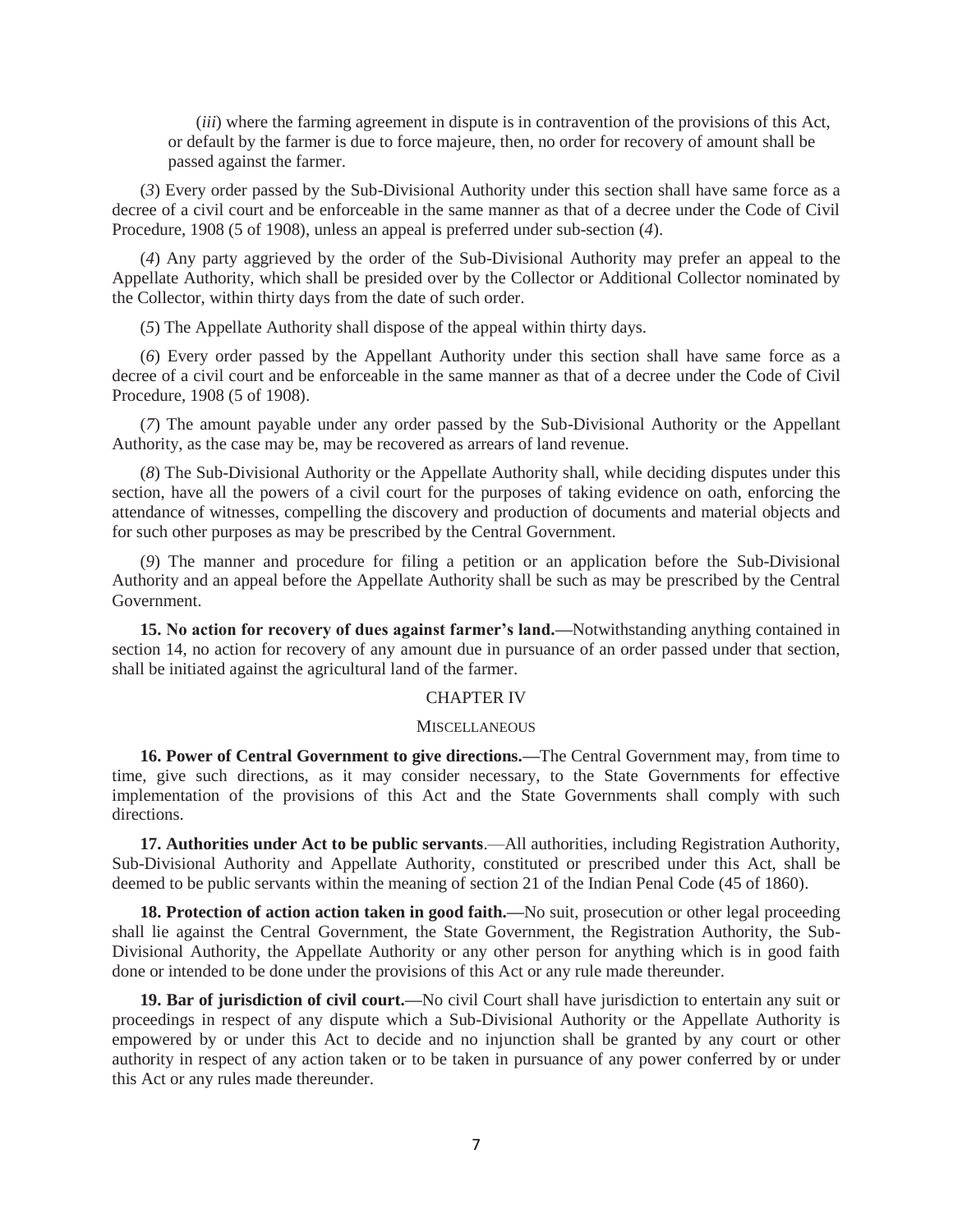**20. Act to have an overriding effect.—**The provisions of this Act shall have effect notwithstanding anything inconsistent therewith contained in any State law for the time being in force or in any instrument having effect by virtue of any such law other than this Act:

Provided that a farming agreement or such contract entered into under any State law for the time being in force, or any rules made thereunder, before the date of coming into force of this Act, shall continue to be valid for the period of such agreement or contract.

**21. Act not to apply to stock exchange and clearing corporations.—**Nothing contained in this Act shall be applicable to the stock exchanges and clearing corporations recognised under the Securities Contracts (Regulation) Act, 1956 (42 of 1956) and the transactions undertaken therein.

**22. Power of Central Government to make rules**.—(*1*) The Central Government may, by notification in the Official Gazette, make rules for carrying out the provisions of this Act.

(*2*) In particular, and without prejudice to the generality of the foregoing power, such rules may provide for all or any of the following matters, namely:—

(*a*) other purposes for which the Sub-Divisional Authority or the Appellate Authority shall have the powers of civil court under sub-section (*8*) of section 14;

(*b*) the manner and procedure for filing petition or application before the Sub-Divisional Authority, and an appeal before the Appellate Authority, under sub-section (*9*) of section 14;

(*c*) any other matter which is to be, or may be, prescribed, or in respect of which provision is to be made, by rules, by the Central Government.

(*3*) Every rule made by the Central Government under this Act shall be laid, as soon as may be after it is made, before each House of Parliament, while it is in session, for a total period of thirty days which may be comprised in one session or in two or more successive sessions, and if, before the expiry of the session immediately following the session or the successive sessions aforesaid, both Houses agree in making any modification in the rule or both Houses agree that the rule should not be made, the rule shall thereafter have effect only in such modified form or be of no effect, as the case may be; so, however, that any such modification or annulment shall be without prejudice to the validity of anything previously done under that rule.

**23. Power of State Government to make rules**.—(*1*) The State Government may, by notification in the Official Gazette, make rules for carrying out the provisions of this Act.

(*2*) In particular, and without prejudice to the generality of the foregoing power, such rules may provide for all or any of the following matters, namely:—

(*a*) the mode and manner of payment to the farmer under sub-section (*4*) of section 6;

(*b*) the constitution, composition, powers and functions of the Registration Authority, and the procedure for registration under sub-section (*2*) of section 12;

(*c*) any other matter which is to be, or may be, prescribed, or in respect of which provision is to be made, by rules, by the State Government.

(*3*) Every rule made by the State Government under this Act shall be laid, as soon as may be after it is made, before each House of the State Legislature where it consists of two Houses, or where such Legislature consists of one House, before that House.

**24. Power to remove difficulties**.—(*1*) If any difficulty arises in giving effect to the provisions of this Act, the Central Government may, by order published in the Official Gazette, make such provisions, not inconsistent with the provisions of this Act, as may appear to it to be necessary for removing the difficulty.